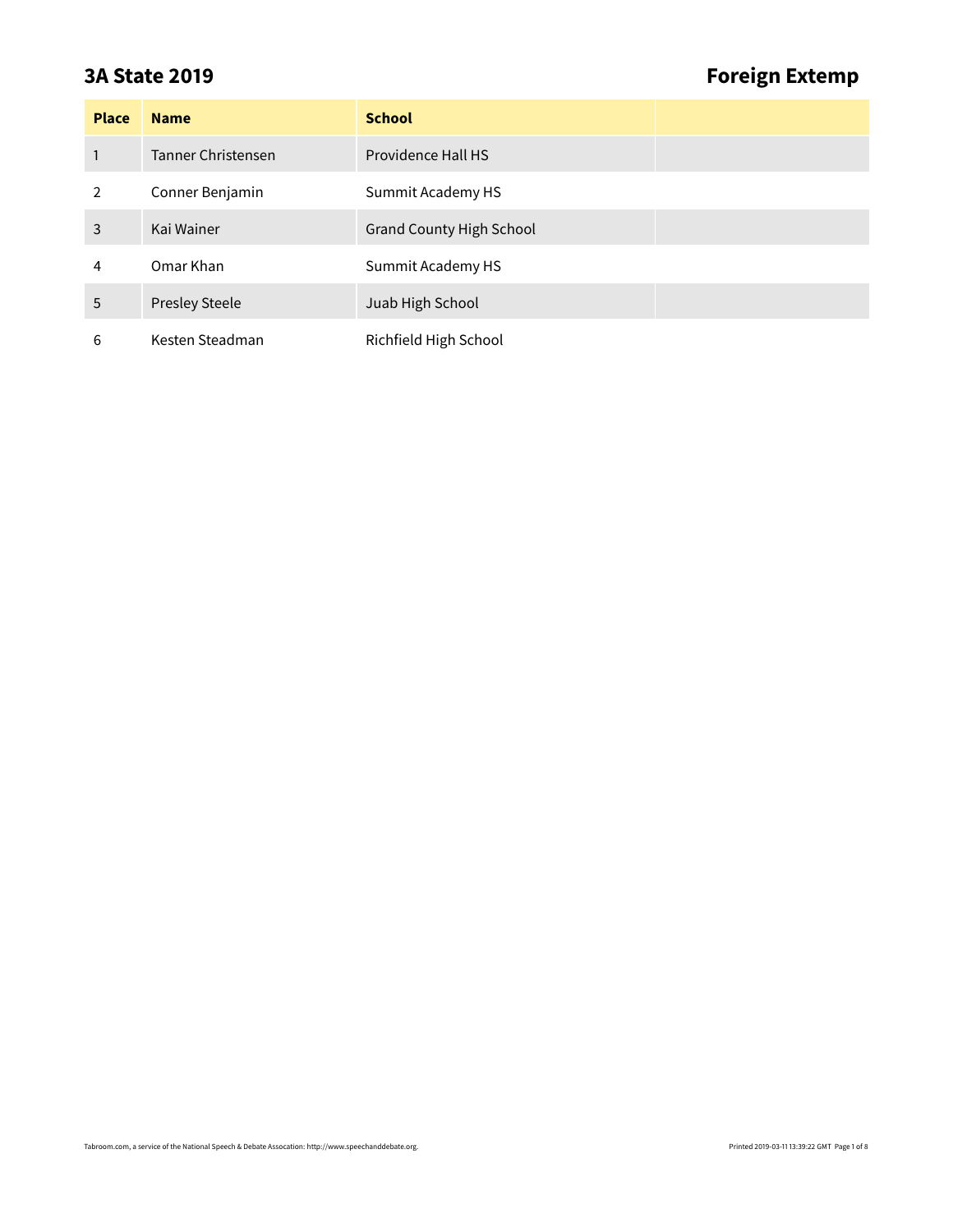### **3A State 2019 Impromptu**

| <b>Place</b> | <b>Name</b>      | <b>School</b>               |
|--------------|------------------|-----------------------------|
|              | Kyra Silcox      | Providence Hall HS          |
| 2            | Salem Kimball    | North Sanpete High School   |
| 3            | Jewel Sharp      | American Leadership Academy |
| 4            | Brinleigh Cahoon | Providence Hall HS          |
| 5            | Nicholas Honey   | North Sanpete High School   |
| 6            | Miranda Slusser  | Manti Templars              |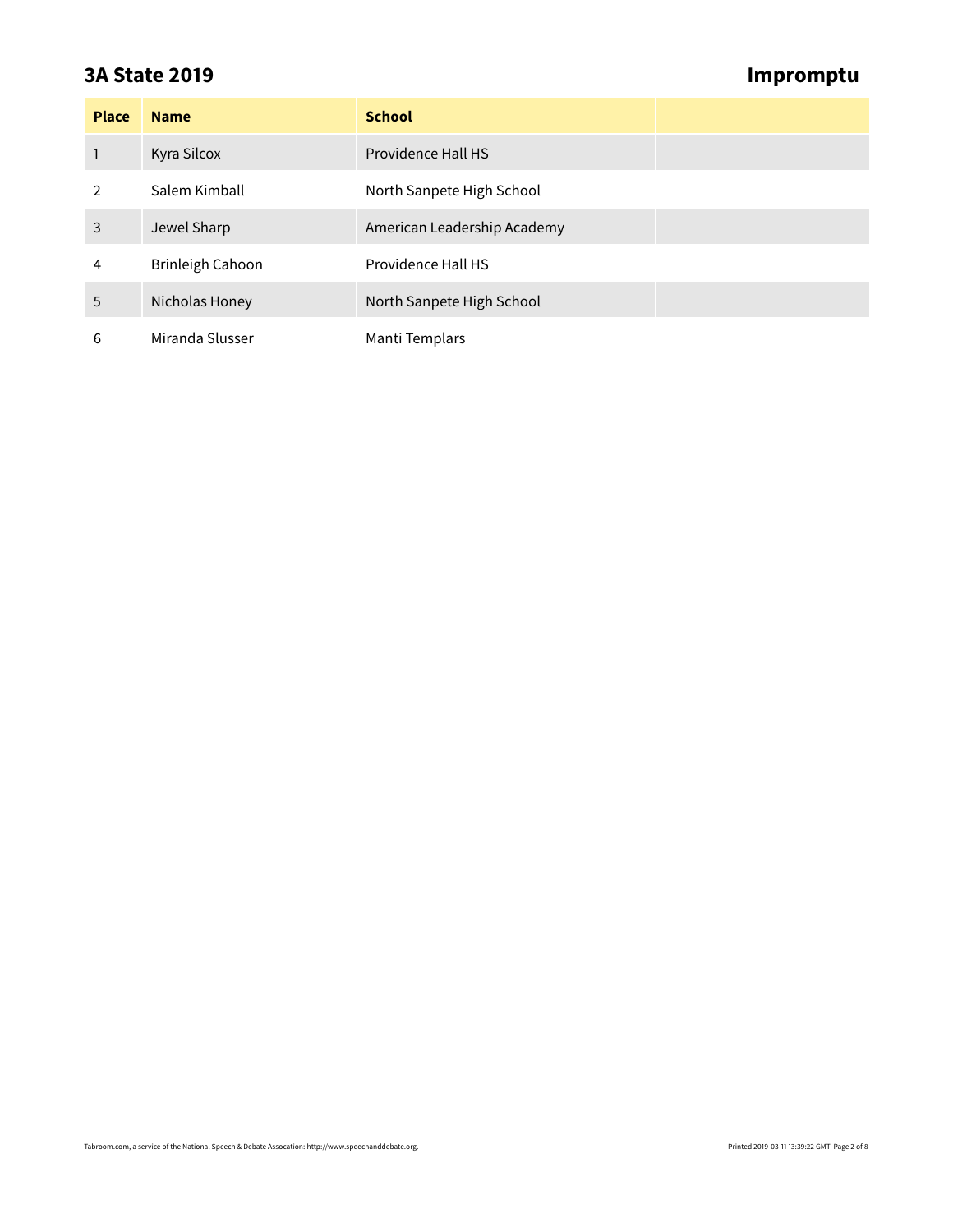# **3A State 2019 Lincoln Douglas**

| <b>Place</b> | <b>Name</b>            | <b>School</b>                              |                   |
|--------------|------------------------|--------------------------------------------|-------------------|
| $1-T$        | Ria Agarwal            | <b>Rowland Hall</b>                        |                   |
| $1-T$        | Tiffany Chan           | Providence Hall HS                         |                   |
| Sem          | Omar Khan              | Summit Academy HS                          |                   |
| Sem          | la VanOptall           | AISU-American International School of Utah |                   |
| qua          | Abby Wroten            | Summit Academy HS                          |                   |
| qua          | <b>Phillip Geiser</b>  | <b>Grand County High School</b>            | Phillip G(eye)zer |
| qua          | Hannah Covington       | Juab High School                           |                   |
| qua          | <b>Bailey Sorensen</b> | Providence Hall HS                         |                   |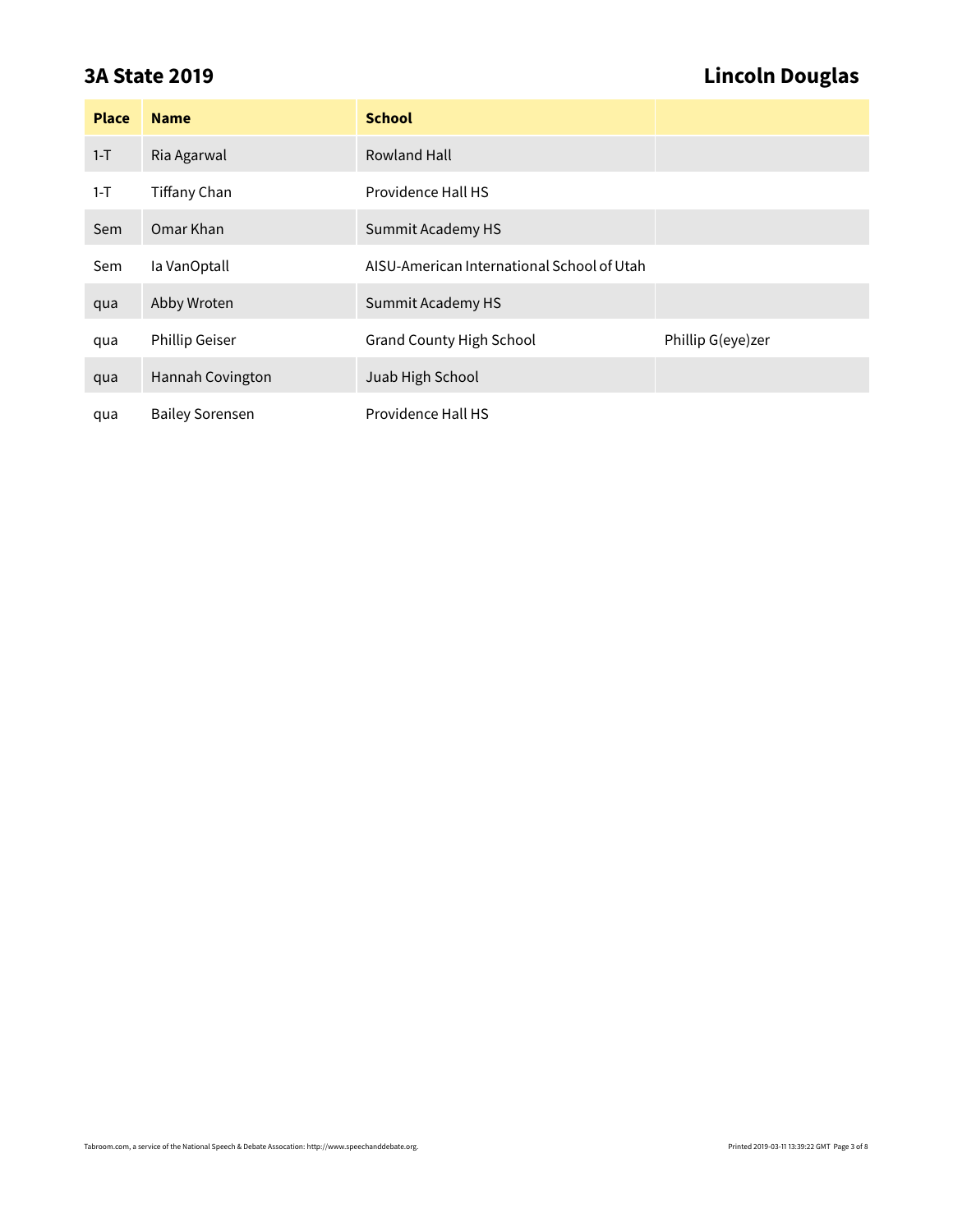## **3A State 2019 National Extemp**

| <b>Place</b> | <b>Name</b>           | <b>School</b>                   |                   |
|--------------|-----------------------|---------------------------------|-------------------|
| 1            | Monique Cauley        | Providence Hall HS              |                   |
| 2            | Mae Long              | Summit Academy HS               |                   |
| 3            | Jaron Ercanbrack      | Juab High School                |                   |
| 4            | Katie Bird            | Richfield High School           |                   |
| 5            | <b>Phillip Geiser</b> | <b>Grand County High School</b> | Phillip G(eye)zer |
| 6            | Tristan Stamatakis    | Carbon HS                       |                   |
|              | Ty Martinez           | <b>Grand County High School</b> | Ty Martinez       |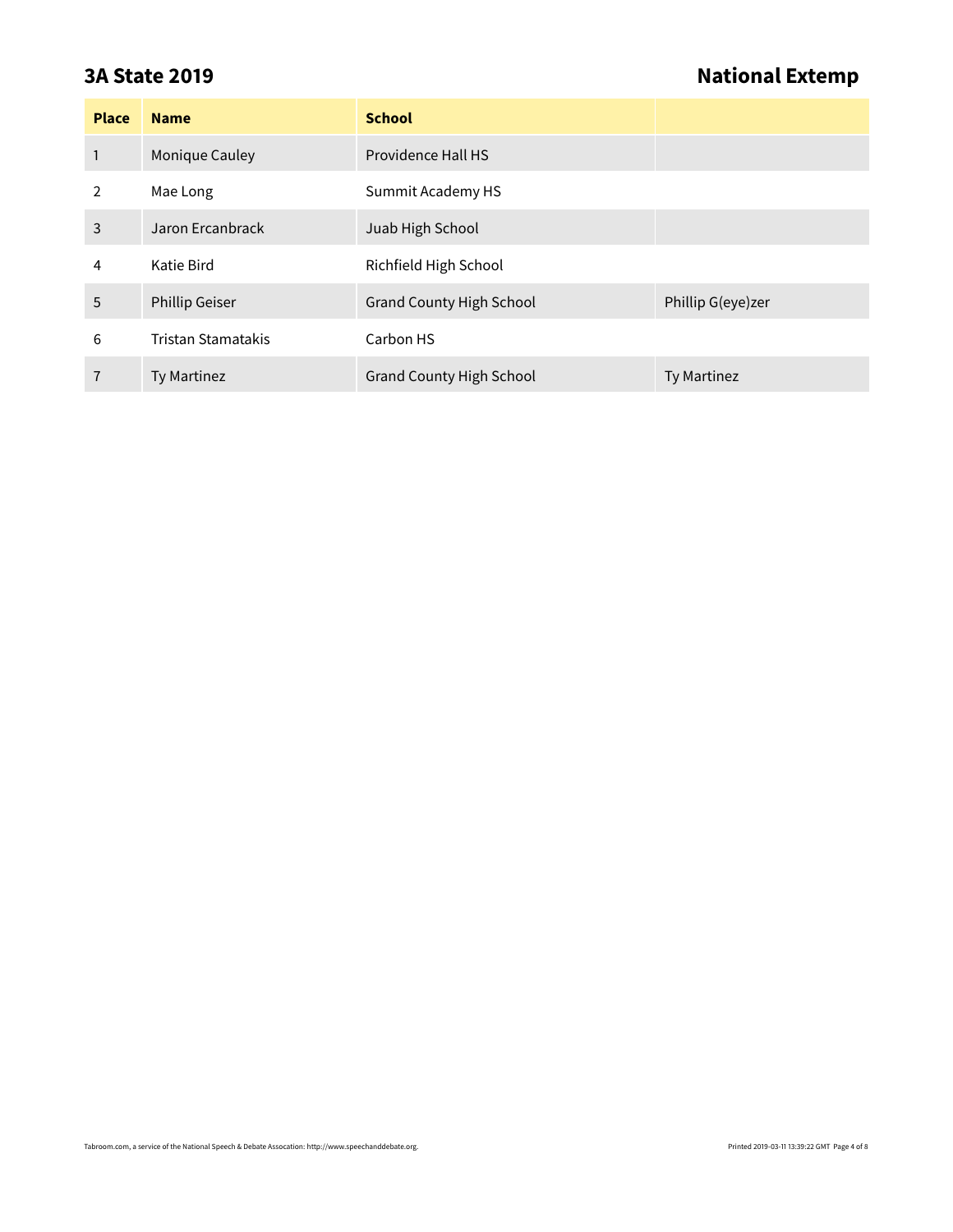# **3A State 2019 Original Oratory**

| <b>Place</b> | <b>Name</b>            | <b>School</b>                   |  |
|--------------|------------------------|---------------------------------|--|
| 1            | Sydney Samuelson       | Juab High School                |  |
| 2            | Alheli Pendleton       | Carbon HS                       |  |
| 3            | <b>Holton Hennrich</b> | Juab High School                |  |
| 4            | Miranda Corbin         | <b>Grand County High School</b> |  |
| 5            | <b>Tempest Allred</b>  | American Leadership Academy     |  |
| 6            | Olivia Smith           | Providence Hall HS              |  |
| 7            | Angelina Oliver        | Manti Templars                  |  |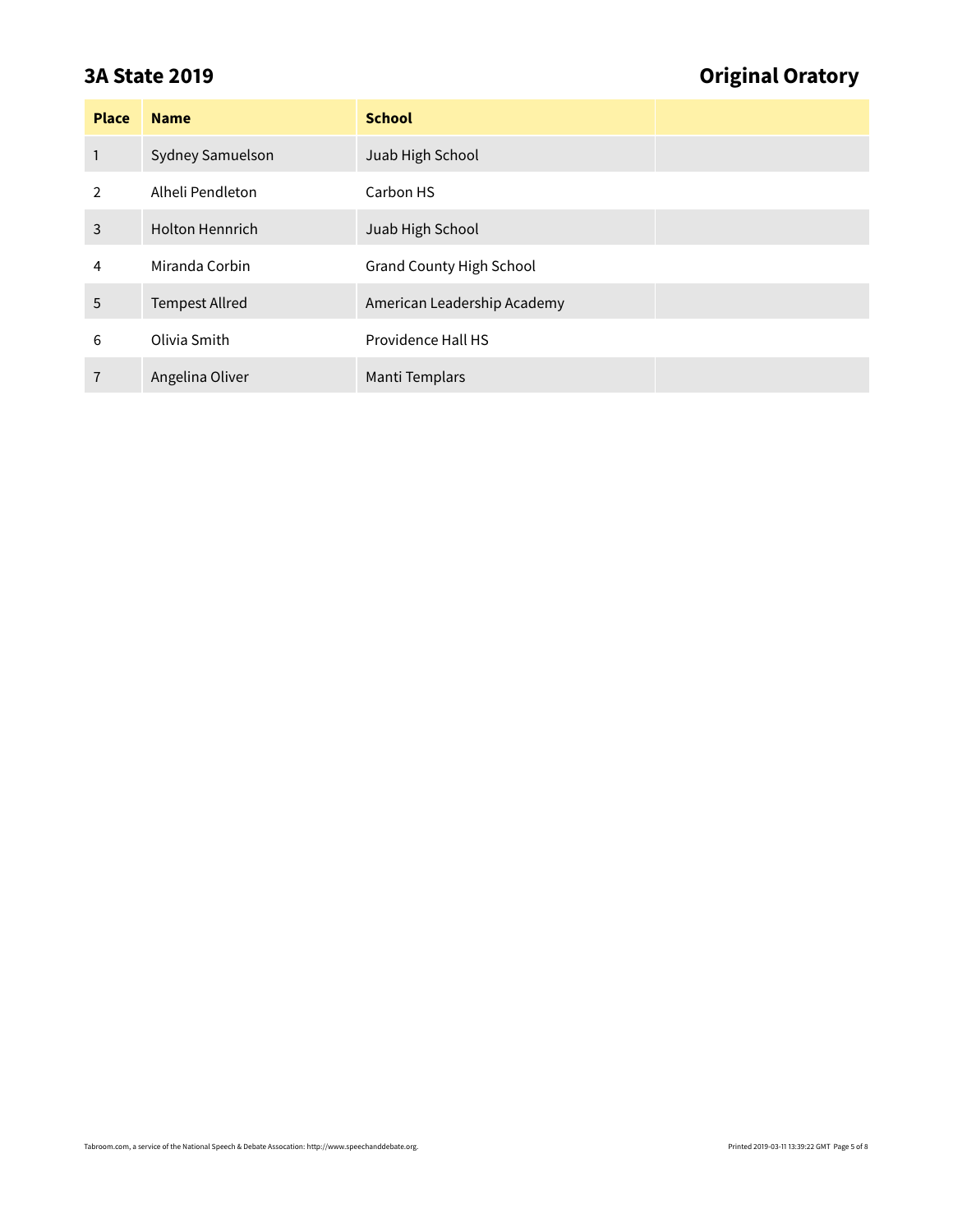### **3A State 2019 Policy**

| <b>Place</b> | <b>Name</b>                                                    | <b>School</b>       |  |
|--------------|----------------------------------------------------------------|---------------------|--|
| $1-T$        | Bown & Park<br>Auden Bown<br>Jacque Park                       | <b>Rowland Hall</b> |  |
| $1-T$        | Frech & Lunde<br>Maddy Frech<br>Ty Lunde                       | Rowland Hall        |  |
| Sem          | Mietchen & Clement<br>Trevan Mietchen<br>Nikhita Clement       | Summit Academy HS   |  |
| Sem          | Esplin & Tapusoa<br><b>Bryce Esplin</b><br><b>Troy Tapusoa</b> | Juab High School    |  |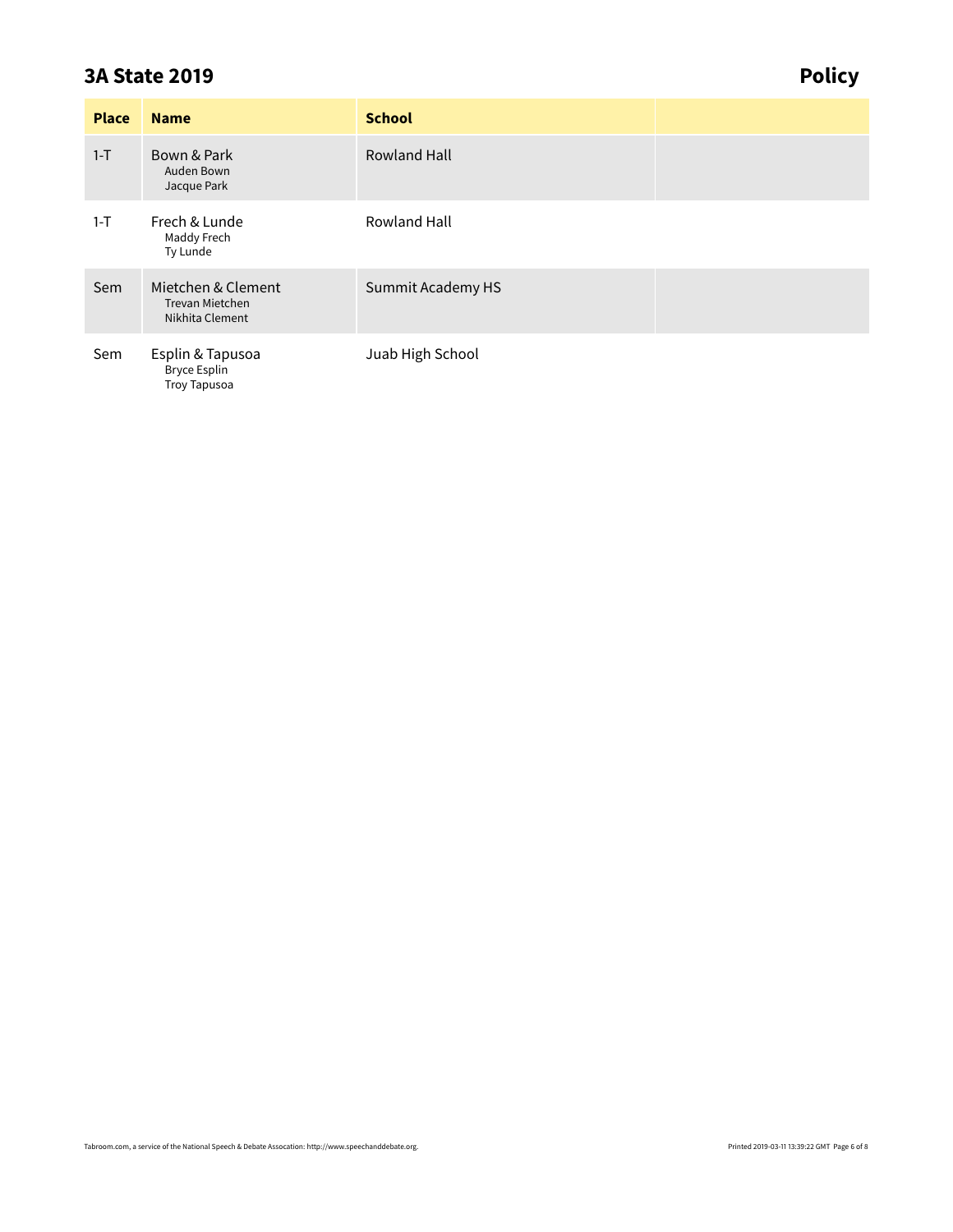### **3A State 2019 Public Forum**

| <b>Place</b> | <b>Name</b>                                                            | <b>School</b>         |  |
|--------------|------------------------------------------------------------------------|-----------------------|--|
| $1-T$        | Long & Whitaker<br>Mae Long<br>Jordyn Whitaker                         | Summit Academy HS     |  |
| $1-T$        | Montgomery & Plyer<br>Sam Montgomery<br>Jack Plyer                     | Morgan High School    |  |
| Sem          | Benjamin & McConeghy<br>Conner Benjamin<br>Kaylee McConeghy            | Summit Academy HS     |  |
| Sem          | Hennrich & Steele<br>Holton Hennrich<br><b>Presley Steele</b>          | Juab High School      |  |
| Qua          | Settle & Settle<br>Jonah Settle<br><b>Ben Settle</b>                   | Juab High School      |  |
| Qua          | Christensen & Jacobson<br><b>Tanner Christensen</b><br>Kaydee Jacobson | Providence Hall HS    |  |
| Qua          | Bird & Steadman<br><b>Katie Bird</b><br>Kesten Steadman                | Richfield High School |  |
| Qua          | Rudd & Cobabe<br>Jayce Rudd<br>Elise Cobabe                            | Morgan High School    |  |